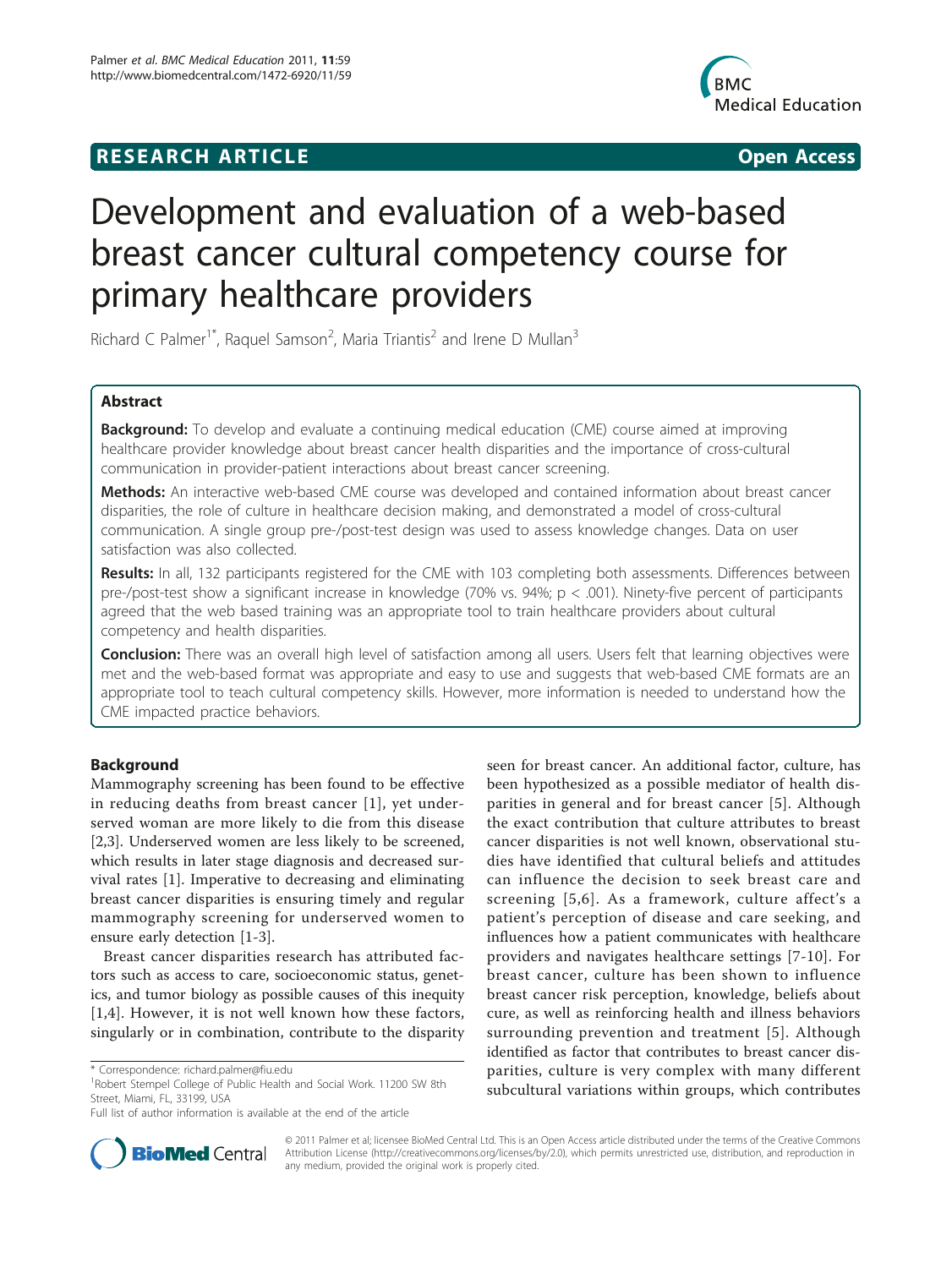to a mosaic of different norms, attitudes, and behavioral beliefs about breast cancer [\[5](#page-6-0)].

In the United States (U.S.) there has been increased recognition of the importance of culture and the role of cultural competence within healthcare settings [[11,12](#page-6-0)]. As a result, healthcare settings have adapted to provide culturally and linguistically appropriate services to socio-cultural diverse individuals to ensure better access and improved health care [[13](#page-6-0),[14\]](#page-6-0). However, as part of the educational process on cultural competency, there has been a tendency to homogenize the role of culture in health, possibly perpetuating culturally-based stereotypes in healthcare delivery [[15\]](#page-6-0). Healthcare providers should recognize that there are unique differences within cultural and subcultural groups and can affect how patients view illness. Therefore, central to cultural competence in the healthcare environment is the ability to acknowledge different reference points in physicianpatient interactions, the ability to understand patients' culturally rooted health beliefs and practices, and to negotiate treatment that aligns with patients' cultural value systems [\[16,17](#page-6-0)]. For breast cancer screening, providers must recognize that women of different cultural groups have different beliefs and values that can influence adherence with a screening recommendation [[11,17\]](#page-6-0).

By 2050 approximately half of the U.S. population will be comprised of racial/ethnic minority groups with many speaking a primary language other than English [[18,19\]](#page-6-0). As a result, inability to effectively communicate with a healthcare provider may occur and will create access barriers [[12,20\]](#page-6-0). Lack of a common language between client and provider can result in diagnostic errors and inappropriate treatment [\[21\]](#page-6-0). Further, lack of cultural awareness between patient and healthcare provider can lead to mistrust, perceived discrimination, and decreased likelihood of adherence [[22\]](#page-6-0). Conversely, culturally competent care has the capacity to improve access to health care services, minimize medical errors, and increase the rate of use of preventive services [[23,24](#page-7-0)]. Additionally, cultural competency may improve patient adherence and satisfaction, decrease financial costs and ultimately help in the elimination of health care disparities [\[25,26\]](#page-7-0).

The purpose of the study was to develop and evaluate a web-based continuing education (CME) course to educate healthcare providers about breast cancer health disparities, the role culture has on influencing patient decision making, and to provide a cross-cultural framework for healthcare providers to use that could enable them to better discuss breast cancer screening with socio-cultural diverse patients. This CME was part of a multi-component program aimed at identifying how community-based health centers (Montgomery Cares) located in Montgomery County, Maryland coordinate care regarding breast health and mammography. Data obtained by medical record abstraction from a needs assessment conducted in Montgomery Cares community health centers revealed that mammography screening rates were low (12%) and that healthcare providers did not regularly recommend mammography screening to their patients [[27\]](#page-7-0). Therefore, we developed the CME course with the following aims: 1) to increase awareness about breast cancer morbidity and mortality; 2) to increase healthcare providers understanding of factors that influence decision to undergo breast cancer screening; 3) to elucidate how culture and cultural competence can influence breast cancer services; and 4) to develop skills that healthcare providers can use to help recommend breast cancer screening to women of diverse backgrounds.

## Methods

#### Program Development

The interactive web-based CME was developed to include video, graphics, and text to educate healthcare providers about breast cancer, the role of culture and its impact on health decision making, and demonstrated an effective strategy for cross-cultural health communication with patients. A web-based CME platform was chosen since formative work conducted with healthcare providers who primarily work in community health centers in Maryland, our primary target audience, rated web-based CME instruction as their preferred medium for receiving continuing education. Once the web-based user interface was identified, a multimedia company experienced in developing web-based instructional programs was hired to develop the user interface, graphics, and video.

To create the CME, the study team initially drafted a story board which outlined CME content in four modules during the summer of 2007. The story board was then shown to primary care providers, breast cancer oncologists, and experts in healthcare cultural competence for their input and feedback. Once feedback was received, the study team modified the story board to address comments made by the reviewers. Next, a script was developed by the study team with corresponding text and graphics. These materials were shown to the reviewers for their input and content was modified to ensure scientific accuracy and clarity. Once the script and accompanying text and graphics were finalized, the multimedia company filmed the narration and vignettes, created a beta version of the web-based CME, and developed a corresponding database to collect user demographics, CME test responses, and process measures. Beta testing of the web-based CME was conducted by the study team and ten potential end users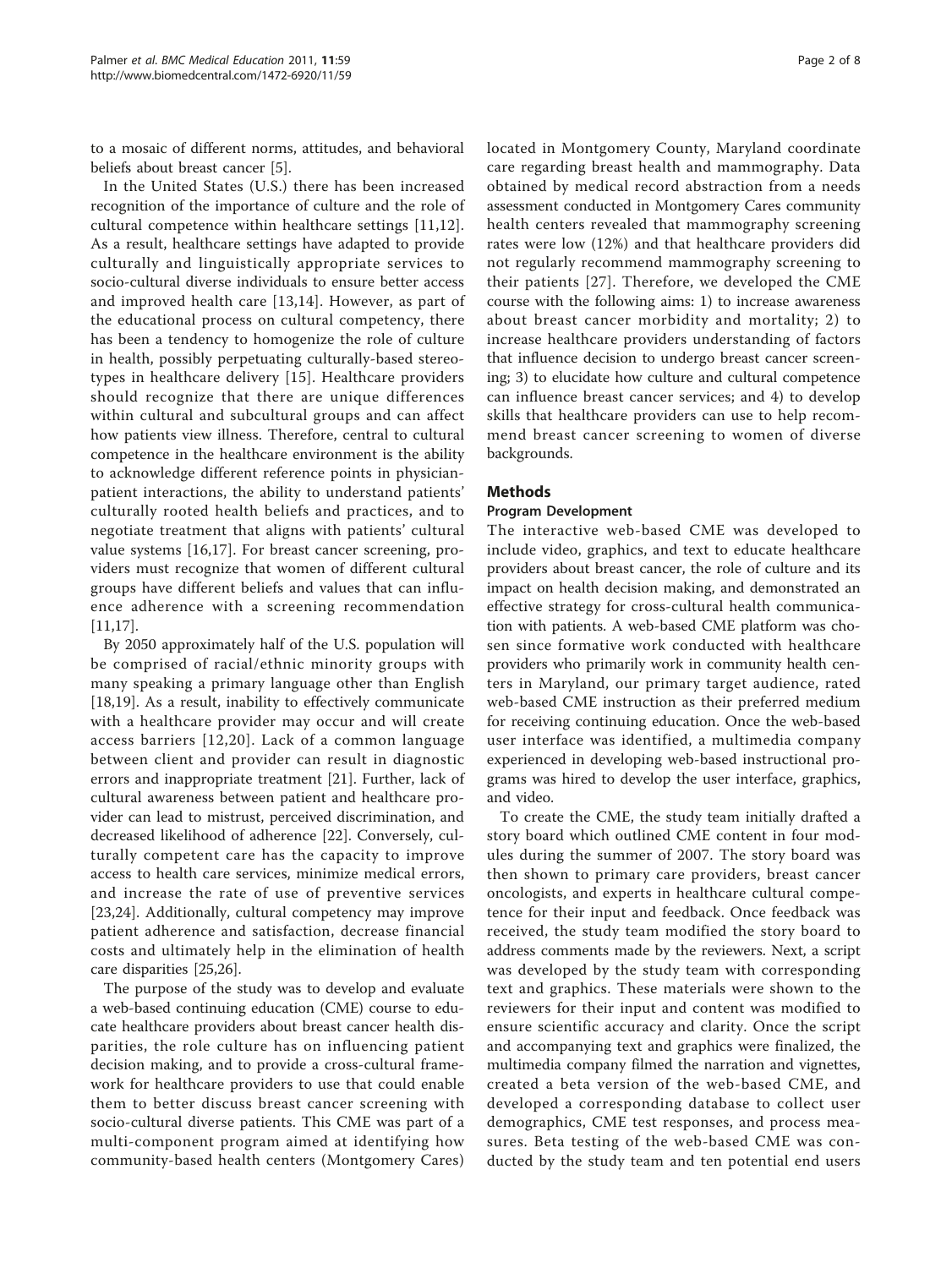which resulted in modifications that made the CME easier to use. The Maryland State Medical Society, Med-Chi, approved content for 1 CME credit hour.

## Program Content

The content of the CME was organized around four modules: 1) Breast Cancer Epidemiology; 2) Breast Cancer Screening; 3) Culture and Cultural Competence; 4) Cross-Cultural Health Communication. Modules were designed for primary care providers and were approximately 15 minutes in length. After registration, the user was directed to the CME introduction where the CME narrator welcomed the participant and provided an overview of the course and the four sections. After watching the introduction, participants were prompted to begin module 1.

## Module 1: Breast Cancer Epidemiology

Module 1 provided the learner with an overview of breast cancer etiology and epidemiology (Figure 1). The module provided an overview of the most common types of breast cancer and presented and epidemiological overview of breast cancer in the United States based on SEER data. Breast cancer disparities in incidence, staging, and survival were also covered. Additionally, an overview of the risk factors that have been associated with increased breast cancer risk were presented.

## Module 2: Breast Cancer Screening

Module 2 reviewed guidelines for mammography screening and clinical breast exam. The module presented recommendations from U.S. Guide for Preventive Services, the American Cancer Society, and National Cancer Institute. The module also addressed differences in the recommendations of these agencies. Further, the module also provided mammography screening prevalence rates by age and race from the National Health Interview Survey and Behavioral Risk Factor Surveillance System data.

#### Module 3: Culture and Cultural Competence

In this module, the learner was presented with an overview of what culture is and how culture can influence breast cancer screening decisions of women. Specifically, this module explored the role of culture and health and presented evidence that the experience of illness and perception of disease varies by culture and that culture influences help seeking and health care utilization. Additionally, the module discusses the role of cultural competence in U.S. healthcare systems, discussed the National Standards on Culturally and Linguistically Appropriate Services (CLAS) in Health Care, and highlighted the benefits of cultural competent healthcare. Intertwined throughout this module were video vignettes of healthcare providers discussing their experiences with recommending breast cancer screening and clinical breast examination to women of diverse cultural backgrounds (Figure 2). Further, vignettes of patients were also presented that highlighted how patients' cultural backgrounds influenced their health care decision making about breast cancer screening.

#### Module 4: Cross-Cultural Health Communication

In the final module, we provided a communication framework, the LEARN mnemonic (Listen sympathetically to the patient's perception of the problem, Explain your perceptions of the problem, Acknowledge and discuss differences and similarities, Recommend a treatment plan, Negotiate agreement [[28](#page-7-0)], and demonstrated how LEARN could be used during a patient interview. To demonstrate LEARN, a vignette that showed a physician -patient interaction about breast cancer screening was included in the module (Figure [3\)](#page-3-0). The module then demonstrated how the physician used the components of LEARN to plan a breast cancer screening strategy that was acceptable to the patient.



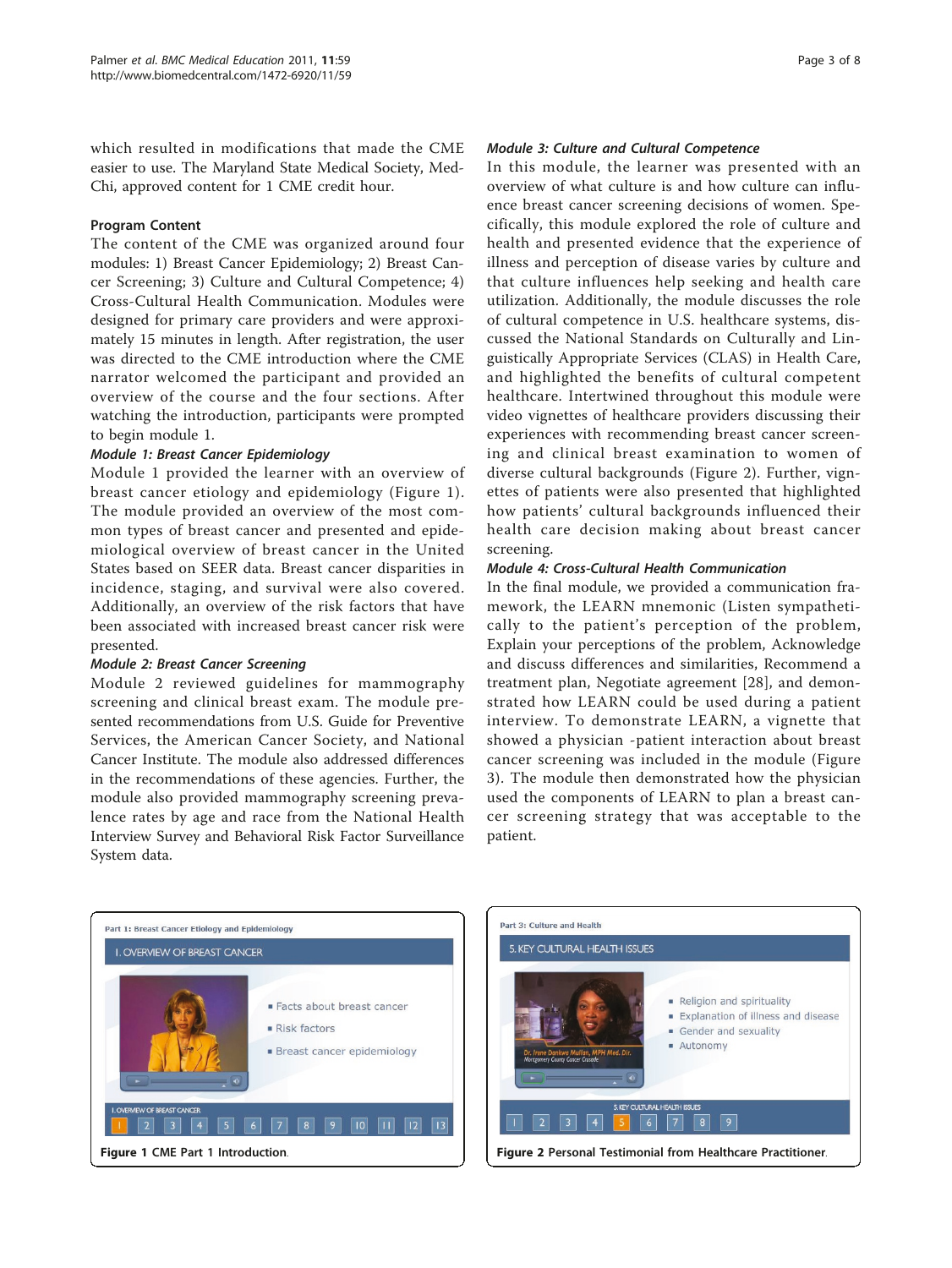<span id="page-3-0"></span>

## CME Evaluation

A single group pre-test/post-test design was used to evaluate the CME. Before participants commenced each module, a series of pretest questions reflecting the main learning objectives of each module were asked to establish a baseline. In total, there were 10 pretest questions. Immediately after completing the fourth module, the same 10 questions were then asked during the post-test. When a participant answered 70% of the post-test questions correctly, they received a certificate of completion for passing the CME course. Additionally, participants were asked to complete twelve Likert scale (strongly disagree to strongly agree) process evaluation questions to rate their satisfaction with the course and content.

#### Data Analysis

Descriptive frequencies and percentages were calculated to characterize CME participants and their responses to process evaluation items. Individuals who audited the course and who did not have post-test data were excluded from analysis ( $n = 29$ ). To assess if there were changes between pre-test and post-test among individual items, McNemar's chi square test was used due to the nonparametric nature of the data. Results were considered significant when  $P < .05$ . Data were analyzed using SPSS v17.0 [\[29\]](#page-7-0).

## Results

In all, 132 participants registered for the CME with 103 completing both the pre-test and post-test (Table 1). Participants tended to be female (89.9%) and non-Hispanic white (58%). A little more than half of participants who registered were between the ages of 35-55 years. The majority of participants who completed the CME course were registered nurses (32%), followed by physicians (20.4%) and then nurse practitioners (14.4%). Of individuals who practiced, 96% reported practicing in an urban setting.

## Table 1 Sociodemographic Characteristics of CME Particinants  $(N - 132)*$

| .                                            |     |      |
|----------------------------------------------|-----|------|
|                                              | N   | %    |
| Gender                                       |     |      |
| Male                                         | 16  | 11.1 |
| Female                                       | 116 | 88.9 |
| Race/Ethnicity                               |     |      |
| White                                        | 77  | 58.3 |
| African American/Black                       | 16  | 12.2 |
| Asian/Pacific Islander                       | 12  | 9.0  |
| Hispanic/Latino                              | 8   | 6.0  |
| American Indian/Alaska Native                | 1   | 0.8  |
| Other                                        | 8   | 6.0  |
| Age                                          |     |      |
| $<$ 35                                       | 23  | 17.4 |
| $35 - 54$                                    | 71  | 54.0 |
| >55                                          | 35  | 27.0 |
| Profession                                   |     |      |
| Nurse                                        | 43  | 32.3 |
| Nurse Practitioner                           | 19  | 14.4 |
| Physician                                    | 27  | 20.4 |
| Other Healthcare                             | 25  | 18.9 |
| <b>Practice Specialty</b>                    |     |      |
| Family Practice                              | 28  | 21.2 |
| Internal Medicine                            | 5   | 3.7  |
| Obstetrics and Gynecology                    | 7   | 5.3  |
| Oncology                                     | 16  | 12.2 |
| Surgery                                      | 5   | 3.7  |
| Other specialty                              | 12  | 9.0  |
| Not in practice                              | 17  | 12.8 |
| Percent Minority Patients Served in Practice |     |      |
| $\leq 20$                                    | 24  | 18.2 |
| 21-40%                                       | 21  | 15.9 |
| 41-60%                                       | 16  | 12.1 |
| $\geq 61$                                    | 33  | 25.0 |
| <b>Practice Setting</b>                      |     |      |
| Community Health Center                      | 22  | 16.7 |
| Hospital                                     | 24  | 18.2 |
| Clinic                                       | 19  | 14.4 |
| Other                                        | 17  | 12.9 |

\*Totals may not add to 100% due to missing data.

Only 45% of participants answered 70% of the pre-test questions correctly as compared to nearly 94% at posttest ( $p < .001$ ). Significant pre-post changes were obtained for six out of the ten CME test questions (Table [2](#page-4-0)). An additional question about the causes of breast cancer disparities approached significance ( $p =$ .06), while a question about the role of culture in health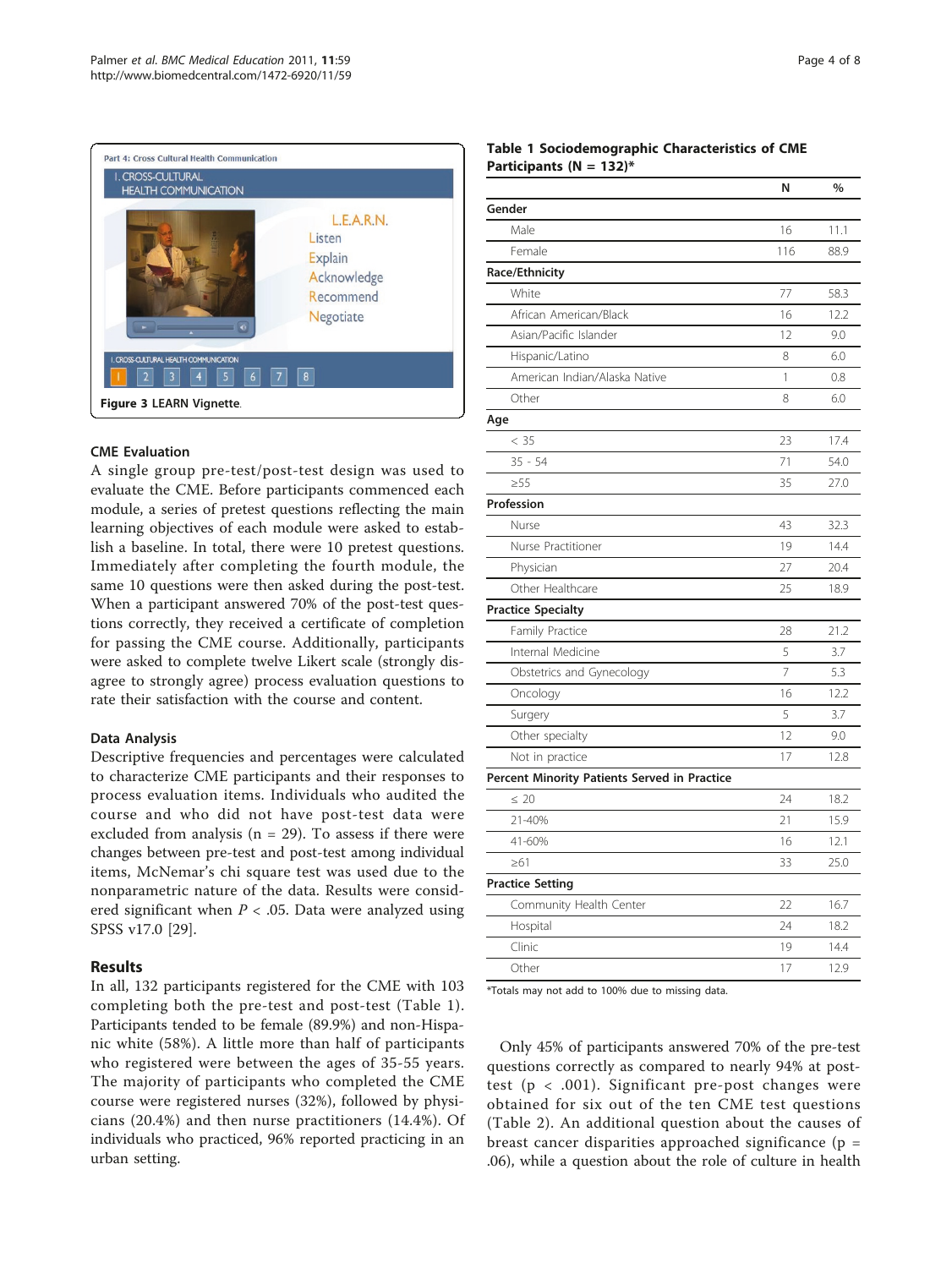#### <span id="page-4-0"></span>Table 2 CME Pre-test Post-test Results ( $N = 103$ )

| <b>Correct Response</b>                                                                                                               | Answered<br>correctly on<br>Pre-test<br>n(%) | Answered<br>correctly on<br>Post-test<br>n(%) | Δ         | P-Value |
|---------------------------------------------------------------------------------------------------------------------------------------|----------------------------------------------|-----------------------------------------------|-----------|---------|
| Ductal carcinoma is the most commonly diagnosed breast cancer in women in the United<br>States.                                       | 49 (47.5)                                    | 98 (95.1)                                     | 47.6%     | .01     |
| Sixty percent of breast cancers in women are diagnosed at a localized stage.                                                          | 15 (14.5)                                    | 98 (95.1)                                     | 80.6%     | .00     |
| African Americans have the highest mortality rate from breast cancer in the United States.                                            | 83 (80.1)                                    | 64 (62.1)                                     | $-18.0\%$ | .34     |
| Recommendations from leading health organizations are in agreement that average risk<br>women should be screened beginning at age 40. | 24 (23.3)                                    | 59 (57.2)                                     | 33.9%     | .09     |
| Asian American/Pacific Islander's are least likely to participate in routine mammography<br>screening.                                | 15 (14.5)                                    | 98 (95.1)                                     | 80.6%     | .00     |
| The rate of mammography screening in the Unites States has decreased.                                                                 | 5(4.8)                                       | 84 (82.0)                                     | 77.2%     | .00     |
| False-negative mammogram results are not a cause of breast cancer disparities.                                                        | 54 (52.4)                                    | 88 (85.4)                                     | 33.0%     | .06     |
| Cultural beliefs can influence healthcare seeking.                                                                                    | 98 (95.1)                                    | 98 (95.1)                                     | $0.0\%$   | 1.00    |
| LEARN helps providers understand how provider bias influences medical recommendations.                                                | 15(14.5)                                     | 83 (81.0)                                     | 66.5%     | .00     |
| The LEARN acronym stands for Listen, Explain, Acknowledge, Recommend, Negotiate.                                                      | 74 (71.8)                                    | 93 (90.3)                                     | 19.0%     | .22     |

showed no change between pre- and post-test. Of the questions that did change between pre- and post-test, participants were able to correctly identify the most commonly diagnosed breast cancer in women in the United States ( $p = .001$ ), percent of breast cancers in women diagnosed at a localized stage ( $p < .001$ ), the racial/ethnic group least likely to participate in routine mammography screening ( $p < .001$ ), identify that the rate of mammography screening is decreasing (p < .001), and understood the major components of the LEARN model ( $p < .001$ ).

strongly agreed that the content of the program was appropriate, easy to understand, and relevant to their practice. Ninety-five percent of participants agreed that the web based training was an appropriate tool to train health care providers about cultural competency. Further, 85% responded that web based course was easy to navigate.

Process evaluation data suggest that participants overall were well receptive to the CME course, content, and format

## **Discussion**

Although there are a host of factors that have been identified as potential causes of breast cancer disparities,

(Table 3). Generally, participants responded very favorably that the learning objectives of the CME course were met. Similarly, the vast majority of participants agreed or

|                                                                               | Mean* | Agree |      | Strongly<br>Agree |      | Agree and Strongly<br><b>Agree Combined</b> |      |
|-------------------------------------------------------------------------------|-------|-------|------|-------------------|------|---------------------------------------------|------|
|                                                                               |       | n     | $\%$ | n                 | %    | n                                           | %    |
| <b>Learning Objectives</b>                                                    |       |       |      |                   |      |                                             |      |
| Discussed trends in Breast Cancer (BC) morbidity & mortality                  | 4.54  | 41    | 40.0 | 59                | 57.3 | 100                                         | 97.3 |
| Described evidence-based BC screening quidelines                              | 4.62  | 39    | 38.0 | 64                | 62.0 | 103                                         | 100  |
| Described factors that influence a patient's decision to undergo BC screening | 4.65  | 36    | 35.0 | 67                | 65.0 | 103                                         | 100  |
| Recognized how culture & cultural competence can influence BC screening       | 4.78  | 22    | 21.4 | 81                | 78.6 | 103                                         | 100  |
| Described the LEARN model & understand its application to BC screening        | 4.79  | 21    | 20.0 | -82               | 80.0 | 103                                         | 100  |
| <b>Course Content</b>                                                         |       |       |      |                   |      |                                             |      |
| The content was appropriate                                                   | 4.65  | 36    | 35.0 | 67                | 65.0 | 103                                         | 100  |
| The content was easy to understand                                            | 4.58  | 33    | 32.0 | 70                | 68.0 | 103                                         | 100  |
| The content was relevant to the learning objectives                           | 4.73  | 28    | 27.2 | 75                | 72.8 | 103                                         | 100  |
| The content was relevant to your practice                                     | 4.46  | 43    | 41.7 | 54                | 52.4 | 97                                          | 94.1 |
| The content facilitated learning                                              | 4.46  | 46    | 44.6 | 53                | 52.5 | 99                                          | 96.1 |
| The web based training was appropriate                                        | 4.44  | 38    | 36.8 | 59                | 57.2 | 97                                          | 94.1 |
| The web based course was easy to use/navigate                                 | 4.32  | 31    | 30.0 | 57                | 55.3 | 88                                          | 85.3 |

Table 3 CME Process Evaluation ( $N = 103$ )

\*Strongly Agree (5) - Strongly Disagree (1)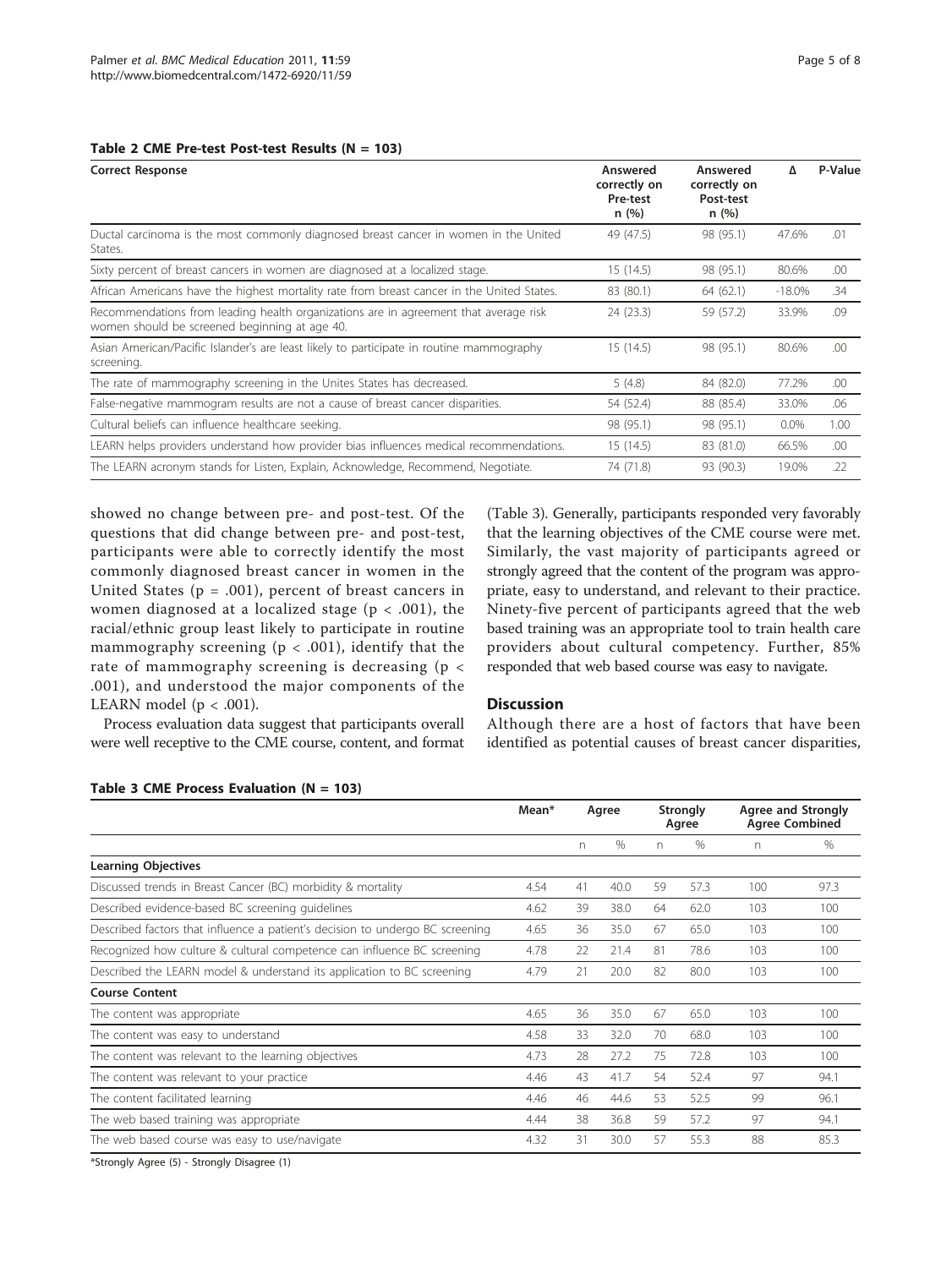the exact extent each plays in causing this disparity remains unknown. What is known is that early detection and screening is the best defense for reducing mortality seen for this cancer among underserved women. Yet underserved women are least likely to participate in mammography screening and, consequently, efforts are needed to ensure that these women understand the importance of early detection. An ideal environment for such effort is the clinic environment since it provides a unique opportunity to promote and counsel women about the benefits of early detection for breast cancer. However, data suggests that health care providers are not recommending preventive health services to their patients as recommended by the U.S. Preventive Services Task Force [[30](#page-7-0)]. While the busy practice environment and time constraints account for some of the explanations of why women are not receiving mammography screening recommendations, there are other reasons. Based on formative work conducted in our needs assessment, we identified the inability of providers to effectively discuss breast cancer screening with their patients as a cause of low screening rates within the Montgomery Cares system. Evident was that providers had self conceived explanations and beliefs, with the most common being that women did not make time or did not have the resources to pay for screening, as reasons why their patients did not undergo or complete screening. In response, we created this CME course as means to update providers in primary care settings about breast cancer and screening recommendations and to also introduce a culturally appropriate framework that would give providers a tool to engage, discuss, and recommend breast cancer screening to women of diverse backgrounds.

Our CME course findings indicate that we were able to increase awareness about breast cancer disparities and a cultural competent communication framework. In examining pre- and post-test differences, we found that there were six learning outcomes that showed significant changes. Additionally, there was a significant increase in the number of individuals who correctly answered 70% of post-test questions. In all, we believe that we were able to increase CME participants' knowledge about breast cancer and the importance of cultural competence in the short term. Important to note is that some of the pre-test questions that deal with basic breast cancer facts and epidemiology were incorrectly answered at high rates and suggest that providers in general may need more information about breast cancer so that they can make better practice decisions.

One of the shortcomings of this CME, like others, is that the actual impact to healthcare provider practice behavior is not known. Future research needs to examine how courses that promote cultural competence and

cross-cultural communication actually change practice behavior and lead to more meaningful physician-patient encounters. According to Campinha-Bacote [[31](#page-7-0)], there is a direct relationship between providers' level of cultural competence and their ability to provider culturally appropriate services. In general, cultural competence is a promising approach to reducing health disparities, however more effort is needed that understands how interventions that attempt to change provider practice behavior ultimately reduce health disparities. Given that the Institute of Medicine has recommended cultural competency as a means for addressing and reducing health disparities [[32\]](#page-7-0), more research is warranted to better understand how health care delivered in a culturally competent manner influences patient health outcomes.

In developing this CME, we did not find any other CME or health care provider material that covered breast cancer screening and cultural competence together. Yet, surprisingly, breast cancer screening is perhaps an ideal health topic to teach the importance of cultural competence given the different beliefs and attitudes toward breast screening across cultural groups. Given that evidence clearly exists that suggests that cultural beliefs influence the decision to screen for breast cancer, this could be a good starting point for providers to understand the importance of cultural competence and its role when discussing breast cancer screening with patients. Further, using a cross-cultural communications for breast cancer screening could lead to adopting this practice behavior for all provider-patient interactions.

Overall, our CME course was well received and liked by participants as indicated by our process measures. In development, we explored other potential formats (i.e., in-person lecture, written material) that could be used. However, our formative research suggested that webbased was the preferred method of our target audience. Additionally, we chose an internet accessible platform since it allowed for easy access, flexibility, and could be easily updated for little additional cost. Further, we designed the web-based course to account for different learning styles by using both graphics and narration. Including vignettes and stories about patient interactions from actual healthcare providers also added to the CME and provided a multi-component learning environment. A review of internet and CD-Rom based continuing medical education (e-CE) suggests that e-CEs that are more interactive and multi-component in nature are more effective in changing knowledge and actual practice patterns of health care providers [[33](#page-7-0)].

Although the purpose of this study was to develop and evaluate a CME course targeted to primary care providers, there are several limitations that should be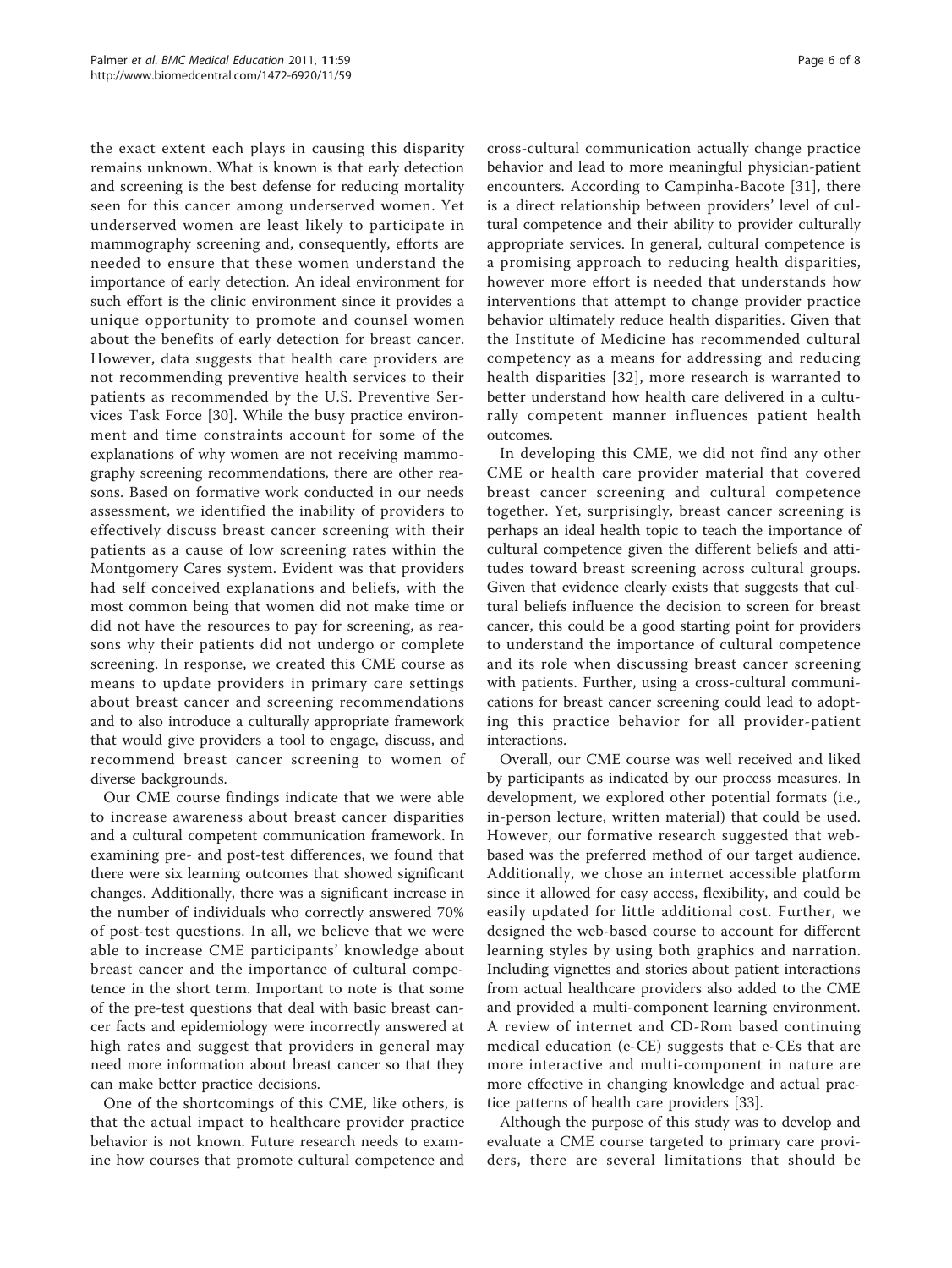<span id="page-6-0"></span>acknowledged. First, we primarily focused on knowledge change and are not able to understand what impact this course had on physician practice patterns. A randomized design or a control group design was not used. The use of a single group pre- and post-test evaluation method may increase the likelihood of the Hawthorne effect due to asking knowledge questions at baseline [[34](#page-7-0)], although some results went in the opposite direction of what would have been expected if there was a Hawthorne effect. Lastly, the course was open to all health professionals and convenience sampling was used. Participants who completed the CME were from the greater Washington DC metro area and limits study generalizability. In summary, our limitations are similar to other educational CMEs.

## Conclusions

Despite some of the limitations, our findings suggest that using a web-based CME course to educate healthcare providers about breast cancer disparities and the importance of cross-cultural communication was effective in changing intermediate outcomes. Additionally, the use of web-based CMEs may be a cost-effective strategy to train and educate healthcare providers about breast cancer disparities and cross-cultural communication. Given that only within the past decade have health professional school curricula been updated to teach cultural competency skills to students, there are numerous healthcare practitioners who have not received this training. The use of a web-based CME to educate providers about how cultural competence fits into the physician-patient interaction for discussing and recommending breast cancer screening presents a unique way to overcome this healthcare barrier and to possibly increase the use of mammography by underserved women. Healthcare providers who possess an understanding of the importance of culture in health care decision making and who are able to negotiate treatment plans that take into account a patient's cultural beliefs and practices will be able to breakdown the cultural discordance between provider and patient and could lead to increased trust and adherence with provider recommendations.

#### Acknowledgements and Funding

This research was sponsored by the Susan G. Komen Breast Cancer Foundation (NR-07-25039). Richard Palmer was supported by an NCI career development training grant (5K22CA126979).

#### Author details

<sup>1</sup>Robert Stempel College of Public Health and Social Work. 11200 SW 8th Street, Miami, FL, 33199, USA. <sup>2</sup>8757 Georgia Avenue, 10th Floor, Silver Spring, Maryland 20910, USA. <sup>3</sup>Cancer and Tobacco Initiatives, Montgomery County Department of Health and Human Services. 1335 Piccard Drive, Rockville, MD 20850, USA.

#### Authors' contributions

RP conceptualized the study, participated in data collection, supervised data analysis, and drafted the manuscript. RS conceptualized the study, developed study materials, supervised data collection, and drafted the manuscript. MT conceptualized the study and interpretation of data. IM conceptualized the study, course materials, and interpretation of data. All authors helped review drafts of the manuscript and have read and approved the final manuscript.

#### Competing interests

The authors declare that they have no competing interests.

Received: 2 February 2011 Accepted: 15 August 2011 Published: 15 August 2011

#### References

- 1. Cancer Health Disparities. [\[http://www.cancer.gov/cancertopics/factsheet/](http://www.cancer.gov/cancertopics/factsheet/cancer-health-disparities/disparities#r1) [cancer-health-disparities/disparities#r1](http://www.cancer.gov/cancertopics/factsheet/cancer-health-disparities/disparities#r1)].
- 2. Breast Cancer: Early Detection. [\[http://www.cancer.org/docroot/cri/](http://www.cancer.org/docroot/cri/content/cri_2_6x_breast_cancer_early_detection.asp) [content/cri\\_2\\_6x\\_breast\\_cancer\\_early\\_detection.asp\]](http://www.cancer.org/docroot/cri/content/cri_2_6x_breast_cancer_early_detection.asp).
- 3. National Breast and Cervical Cancer Early Detection Program (NBCCEDP). [<http://www.cdc.gov/cancer/nbccedp/about.htm>].
- 4. Jones BA, Kasl SV, Howe CL, et al: [African-American/White differences in](http://www.ncbi.nlm.nih.gov/pubmed/15368321?dopt=Abstract) [breast carcinoma: p53 alterations and other tumor characteristics.](http://www.ncbi.nlm.nih.gov/pubmed/15368321?dopt=Abstract) Cancer 2004, 101:1293-1301.
- 5. Facione NC, Katapodi M: [Culture as an influence on breast cancer](http://www.ncbi.nlm.nih.gov/pubmed/10967796?dopt=Abstract) [screening and early detection.](http://www.ncbi.nlm.nih.gov/pubmed/10967796?dopt=Abstract) Semin Oncol Nurs 2000, 16:238-247.
- 6. Alexandraki I, Mooradian AD: [Barriers related to mammography use for](http://www.ncbi.nlm.nih.gov/pubmed/20355350?dopt=Abstract) [breast cancer screening among minority women.](http://www.ncbi.nlm.nih.gov/pubmed/20355350?dopt=Abstract) J Natl Med Assoc 2010, 102:206-218.
- 7. Surbone A: Cultural aspects of communication in cancer care. Recent Results Cancer Res 2006, 168:91104.
- 8. The Influence of Culture on Patient Care. [[http://www.rosalindfranklin.edu/](http://www.rosalindfranklin.edu/DNN/Portals/24/documents/clinicalaffairs/Knott-CultureRev.pdf) [DNN/Portals/24/documents/clinicalaffairs/Knott-CultureRev.pdf\]](http://www.rosalindfranklin.edu/DNN/Portals/24/documents/clinicalaffairs/Knott-CultureRev.pdf).
- 9. Lannin DR, Mathews HF, Mitchell J, et al: [Influence of socioeconomic and](http://www.ncbi.nlm.nih.gov/pubmed/9628711?dopt=Abstract) [cultural factors on racial differences in late-stage presentation of breast](http://www.ncbi.nlm.nih.gov/pubmed/9628711?dopt=Abstract) [cancer.](http://www.ncbi.nlm.nih.gov/pubmed/9628711?dopt=Abstract) JAMA 1998, 279:1801-1807.
- 10. Anez LM, Paris M, Bedregal LE, et al: [Application of cultural constructs in](http://www.ncbi.nlm.nih.gov/pubmed/16041232?dopt=Abstract) [the care of first generation Latino clients in a community mental health](http://www.ncbi.nlm.nih.gov/pubmed/16041232?dopt=Abstract) [setting.](http://www.ncbi.nlm.nih.gov/pubmed/16041232?dopt=Abstract) J Psychiatr Pract 2005, 11:221-230.
- 11. Paez KA, Allen JK, Carson KA, et al: [Provider and clinic cultural](http://www.ncbi.nlm.nih.gov/pubmed/18164114?dopt=Abstract) [competence in a primary care setting.](http://www.ncbi.nlm.nih.gov/pubmed/18164114?dopt=Abstract) Soc Sci Med 2008, 66:1204-1216.
- 12. Anderson LM, Scrimshaw SC, Fullilove MT, et al: [Culturally competent](http://www.ncbi.nlm.nih.gov/pubmed/12668199?dopt=Abstract) [healthcare systems. A systematic review.](http://www.ncbi.nlm.nih.gov/pubmed/12668199?dopt=Abstract) Am J Prev Med 2003, 24:68-79.
- 13. Liaison Committee on Medical Education, Accreditation Standards. [<http://www.lcme.org/standard.htm>].
- 14. Carter MM, Lewis EL, Sbrocco T, et al: [Cultural competency training for](http://www.ncbi.nlm.nih.gov/pubmed/17128686?dopt=Abstract) [third-year clerkship students: effects of an interactive workshop on](http://www.ncbi.nlm.nih.gov/pubmed/17128686?dopt=Abstract) [student attitudes.](http://www.ncbi.nlm.nih.gov/pubmed/17128686?dopt=Abstract) J Natl Med Assoc 2006, 98:1772-1778.
- 15. Boutin-Foster C, Foster JC, Konopasek L: [Physician know thyself: The](http://www.ncbi.nlm.nih.gov/pubmed/18162762?dopt=Abstract) [professional culture of medicine as a framework for teaching cultural](http://www.ncbi.nlm.nih.gov/pubmed/18162762?dopt=Abstract) [competence.](http://www.ncbi.nlm.nih.gov/pubmed/18162762?dopt=Abstract) Academic Medicine 2008, 83:106-111.
- 16. TACCT: Tool for Assessing Cultural Competence Training. [[http://www.](http://www.commonwealthfund.org/Content/Innovations/Tools/2005/Oct/TACCT--Tool-for-Assessing-Cultural-Competence-Training.aspx) [commonwealthfund.org/Content/Innovations/Tools/2005/Oct/TACCT](http://www.commonwealthfund.org/Content/Innovations/Tools/2005/Oct/TACCT--Tool-for-Assessing-Cultural-Competence-Training.aspx)–Tool[for-Assessing-Cultural-Competence-Training.aspx\]](http://www.commonwealthfund.org/Content/Innovations/Tools/2005/Oct/TACCT--Tool-for-Assessing-Cultural-Competence-Training.aspx).
- 17. Lie DA, Boker J, Crandall S, et al: [Revising the Tool for Assessing Cultural](http://www.ncbi.nlm.nih.gov/pubmed/20165532?dopt=Abstract) [Competence Training \(TACCT\) for curriculum evaluation: Findings](http://www.ncbi.nlm.nih.gov/pubmed/20165532?dopt=Abstract) [derived from seven US schools and expert consensus.](http://www.ncbi.nlm.nih.gov/pubmed/20165532?dopt=Abstract) Med Educ Online 2008, 13:1-11.
- 18. The workforce. [\[http://www.dol.gov/oasam/programs/history/herman/](http://www.dol.gov/oasam/programs/history/herman/reports/futurework/report/chapter1/main.htm) [reports/futurework/report/chapter1/main.htm](http://www.dol.gov/oasam/programs/history/herman/reports/futurework/report/chapter1/main.htm)].
- 19. U.S. Growing Bigger, Older, and More Diverse. [[http://www.prb.org/](http://www.prb.org/Articles/2004/USGrowingBiggerOlderandMoreDiverse.aspx) [Articles/2004/USGrowingBiggerOlderandMoreDiverse.aspx](http://www.prb.org/Articles/2004/USGrowingBiggerOlderandMoreDiverse.aspx)].
- 20. Gazmararian JA, Baker DW, Williams MV, et al: [Health literacy among](http://www.ncbi.nlm.nih.gov/pubmed/10022111?dopt=Abstract) [Medicare enrollees in a managed care organization.](http://www.ncbi.nlm.nih.gov/pubmed/10022111?dopt=Abstract) JAMA 1999, 281:545-51.
- 21. Woloshin S, Bickell N, Shwartz L, et al: [Language barriers in medicine in](http://www.ncbi.nlm.nih.gov/pubmed/7853631?dopt=Abstract) [the United States.](http://www.ncbi.nlm.nih.gov/pubmed/7853631?dopt=Abstract) JAMA 1995, 273:724-8.
- 22. National Standards for Culturally and Linguistically Appropriate Services in Health Care. [\[http://www.omhrc.gov/assets/pdf/checked/finalreport.pdf](http://www.omhrc.gov/assets/pdf/checked/finalreport.pdf)].